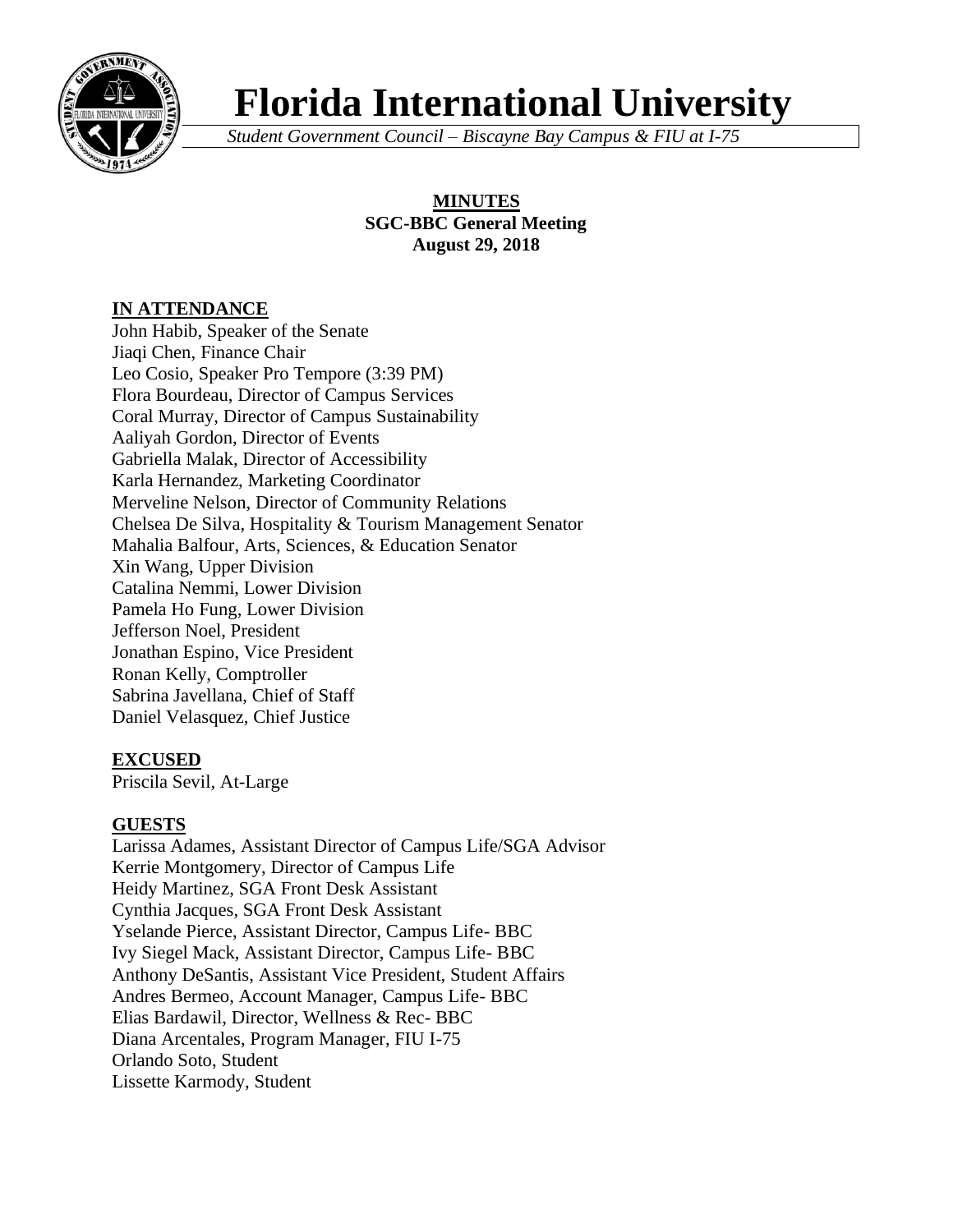# **CALL TO ORDER**

The Student Government Council-BBC held a meeting on August 29, 2018 – Locale **WUC 221**. The meeting was called to order at **3:38 PM**, approximately, by President Noel who presided over the meeting in its entirety.

## **WELCOME**

President Noel…

• Greeted the council and expressed his extreme excitement over SGA Day. Followed with the following phrase, "When is the best time to plant a seed? Twenty years ago, and the second best time is right now."

#### **PRESIDENT REPORT**

President Noel…

- Informed the council on his experience on the bus from MMC to BBC where freshmen were not allowed to board the bus due to lack on income and awareness. After paying for their fare, he is looking for more leniency towards incoming freshmen/transfer students and international students.
- Ended his report by informing the council of his meeting with Director of Campus Services Bourdeau and Harold Clayton on behalf of the issue of no illumination from Bayview housing to the academic buildings at BBC and future action to fix this.

## **VICE PRESIDENT REPORT**

Vice President Espino...

- Opened his report by stating that "the reflexology path is officially a thing" so to please encourage students to use it.
- Ended his report by informing the council that he meet with Director of Campus Sustainability Murray to talk about the progress of the mangroves wall.

#### **SPEAKER OF THE SENATE REPORT**

Speaker Habib...

- Opened his report by stating how happy he was that the general meeting was full of people.
- Informed the council that he is working on making sure all past resolutions are being continued. Although there may be obstacles, he continues to follow up.
- Highlighted two senators for their extraordinary work, Senator De Silva and Senator Chen.
- Ending his report by welcoming the two new senators, Senator Balfour and Senator Ho Fung.

President Noel…

|  | • Welcomed | and | thanked | our | guests | tor | coming. |
|--|------------|-----|---------|-----|--------|-----|---------|
|--|------------|-----|---------|-----|--------|-----|---------|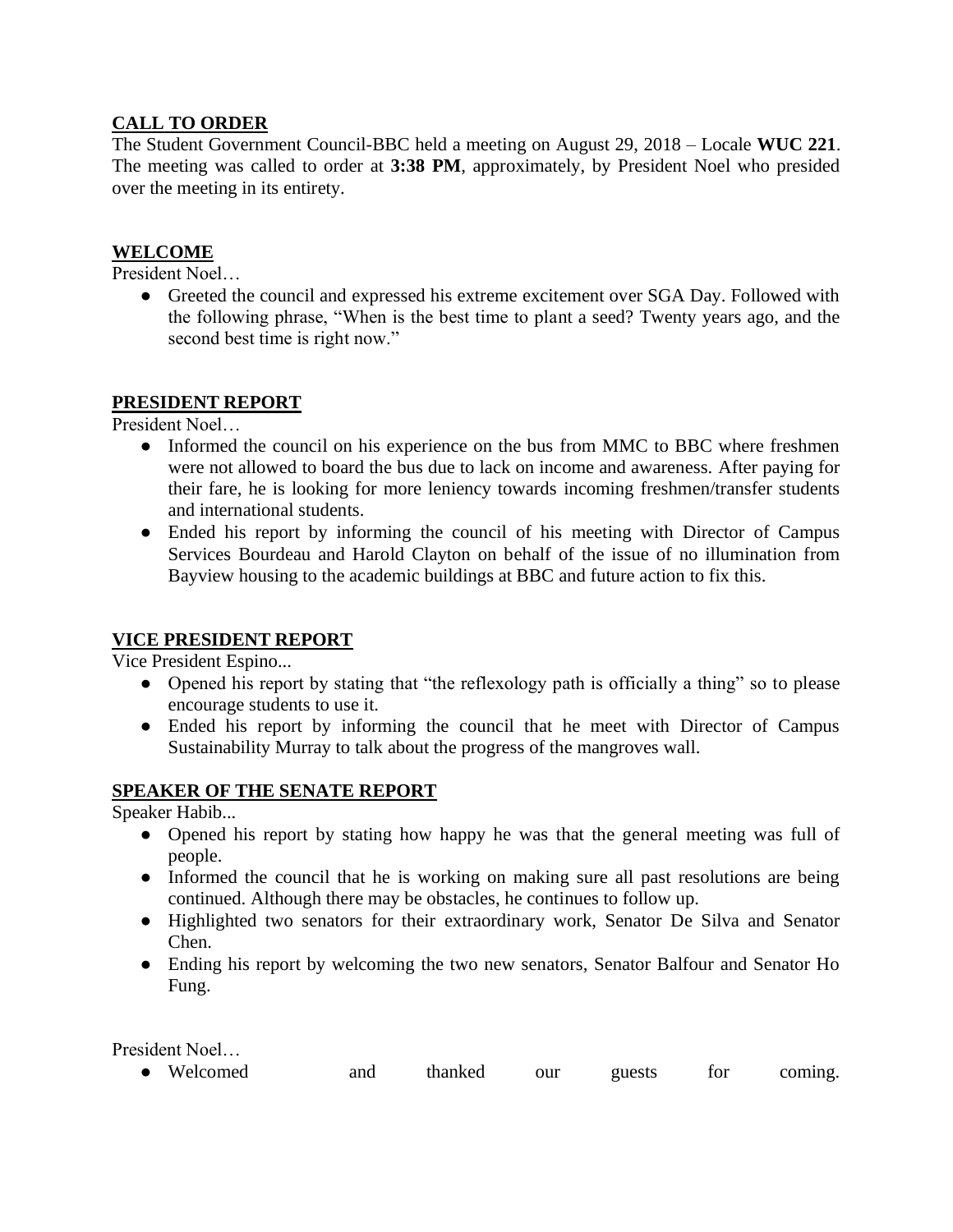Chief Justice Velasquez…

- Opened his report by greeting the council and sharing his happiness to meet everyone.
- Informed the council on prospective new councilmembers on the Judicial Branch.
- Informed the council on research he is conducting since Miami is an immigrant vibrate city, many of issuing are being faced by FIU students. His research is to help and understand students who are facing immigration issues.
- Closed his report by stating if anyone would like more information on how they can help to contact him.

| <b>CHIEF</b> | ЭF | . THE | <b>REPORT</b> |
|--------------|----|-------|---------------|
|              |    |       |               |

Chief of Staff Javellana...

- Opened her report by welcoming everyone to the meeting, including the new cabinet members Director of Campus Sustainability Murray, and Marketing Coordinator Hernandez.
- Informed the council on an initiative where they are trying to instate an official leadership award through SGA. Where a nominated student on campus will be recognized for their leadership and will be featured on local newspapers.
- Reported they are stool working on black leadership conversations and on day on the bay.
- Concluded her report by gratulating Director Gordon on an amazing job done for SGA day where more people are now aware of SGA.

#### **GRADUATE ASSISTANT REPORT**

Ms. Jospitre...

- Greeted the council and provided updates on the last two events. Due to the issues of communication a WhatsApp group chat was created for better communication.
- Concluded her report by informing the council that the food drive for the food pantry is going on, also spoke to an SLS instructor about giving extra credit for the student donations to help with the food pantry.

#### **ADVISOR REPORT**

Ms. Adames...

- Opened her report by informing the council that while looking for solutions of the clocking in/out situation, to clock out with the front desk. At the responsibility of the council member to remember to tell the front desk when they are clocking in or out.
- Concluded her report by reminding the council to fill out all forms in panther connect.Once all forms are filled a one-on-one with each member of the council will be scheduled.

Dr. Montgomery...

● Greeted the council and congratulated everyone on the wellness fair and reflexology path, Dr.Rosenberg loved it all and was very engaged in it all. Now that the reflexology path is up and running please encourage others to use it. Also, the reflexology path is working on having signs/instructions available in braille.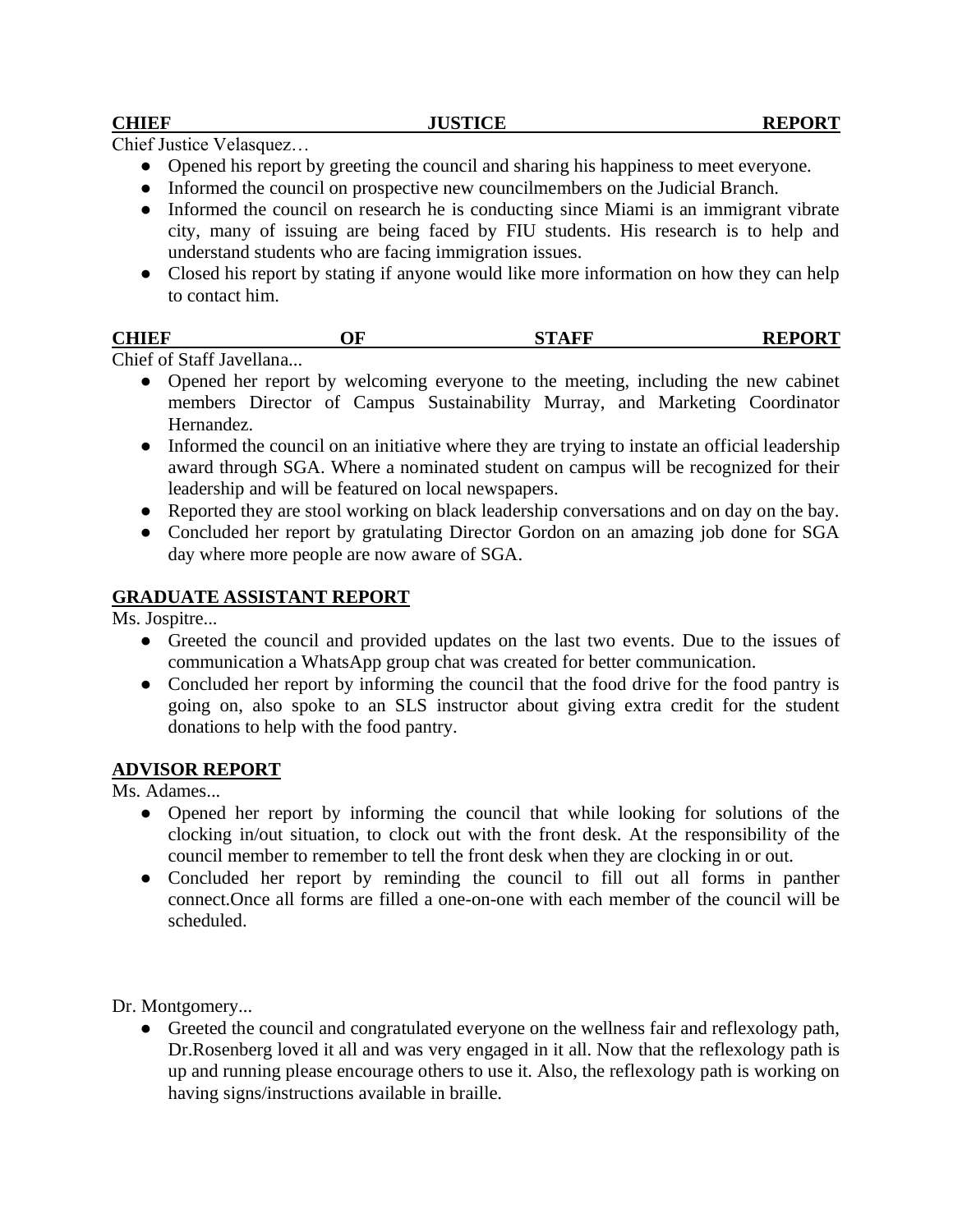- Informed the council that an FIU news article Kristina sent out via the vice provost office.
- Concluded her report by reminding the council about using panther connect, to connect to everything happening on campus.

*Speaker Habib motioned to move comptroller and cabinet report after senator's report.* 

*All in favor, I All Opposed, silence*  Motion passes.

By a unanimous decision, moving the comptroller and cabinet report after the senator's report passed.

# **COMPTROLLER REPORT**

Comptroller Kelly…

- Greeted the council and mentioned that the budget *"as many of you know"* went down to \$60,000.
- Concluded his report by informing the council of the signed room rental agreement. Also, reminded the council of campus involvement, to use on either campus amenities since it is already charged in tuition.

# **STUDENT AFFAIRS REPORT**

AVP DeSantis…

- Greeted the council, thanked them for their leadership, and mentioned the pleasure it was to work with the council members all summer.
- Acknowledged President Noel and Vice President Espino for their tremendous jobs in their positions.
- Informed the council that he is here to support students in any way possible, if there is any issues, let him be the extra voice/support needed to succeed as a student here at FIU.
- Mentioned to the council *"You are the voice!"*, the voice to the students and that is the reason I am here for you all.
- Concluded his report by mentioning to the council the Run with AVP initiative is taking place tonight. *"Come run, walk or jog with me!"*

Ms. Arcentales…

- Greeted the council, then proceeding by thanking President Noel for his leadership.
- Informed the council that during WOW 623 people attended it, keeping in mind that I-75 campus is a small building of only 2 floors.
- Thanked the council for the 17-18 year media wall that was funded. Concluded her report by stating, *"I am looking forward to working with SGA again!".*

| <b>OLD</b> |             |         |    |      | <b>BUSINESS</b> |
|------------|-------------|---------|----|------|-----------------|
| А.         | 2nd<br>---- | Reading | 01 | Bill | 2018.0003       |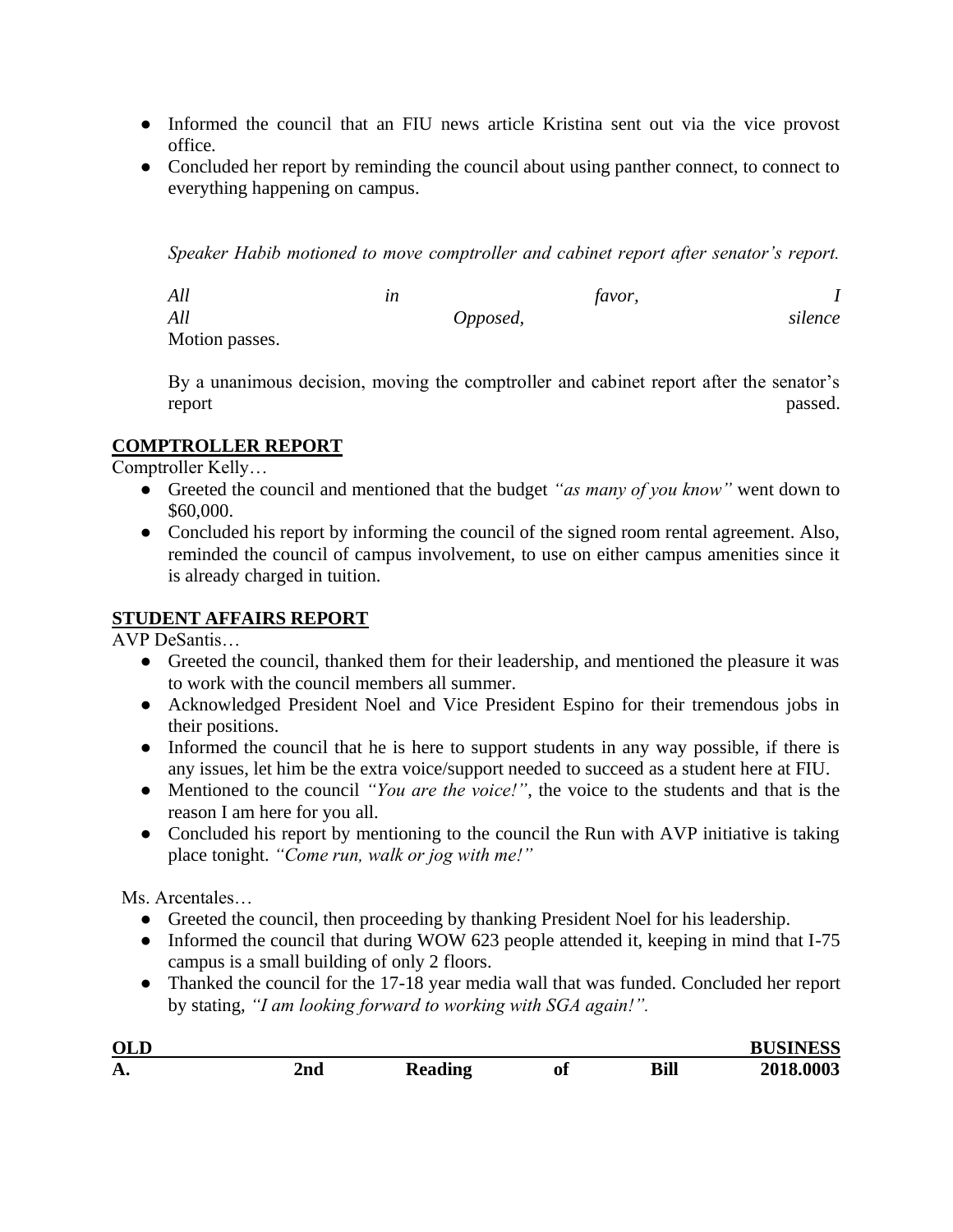• Senator De Silva presented Bill 2018.0003 and the purpose is for graduate students to be able to run for at large seat.

President Noel open up the floor for Q&A.

Chief Valasquez: "*Why is this bill a good idea?"*

Senator De Silva : "*Because like for the example of Ivy*(Senator Wang) *she can't run for at large seats. Since she is a grad student she should be able to."*

Senator Nemmi motioned to approved Bill 2018.0003 Speaker pro Cosio seconded.

Roll Call Vote:

Speaker Habib- Yay Senator Chen- Yay Senator Wang- Yay Senator Nemmi- Yay Senator Ho Fung- Yay Senator Balfour- Yay Senator De Silva- Yay

By a unanimous decision, Bill 2018.0003 was passed on 08/29/18.

#### **B. 2nd Reading of Bill 2018.0004**

● President Noel presented Bill 2018.0004 and the purpose is for SGC-BBC to have the power to create official proclamations.

President Noel open up the floor for Q&A.

Chief Valasquez: "*Is it clear what a proclamation is? Why is it beneficial for everyone?"*

President Noel : "*Every proclamation will be passed as long as it follows the constitution."*

Speaker Pro Tempore Cosio: "*We need to change chapter to section in order for the numbers to mean the correct description."*

*Speaker Pro Tempore Cosio motions to amend the bill that is being proposed, provisions that the numerical values be amended to match the current format of the statues.*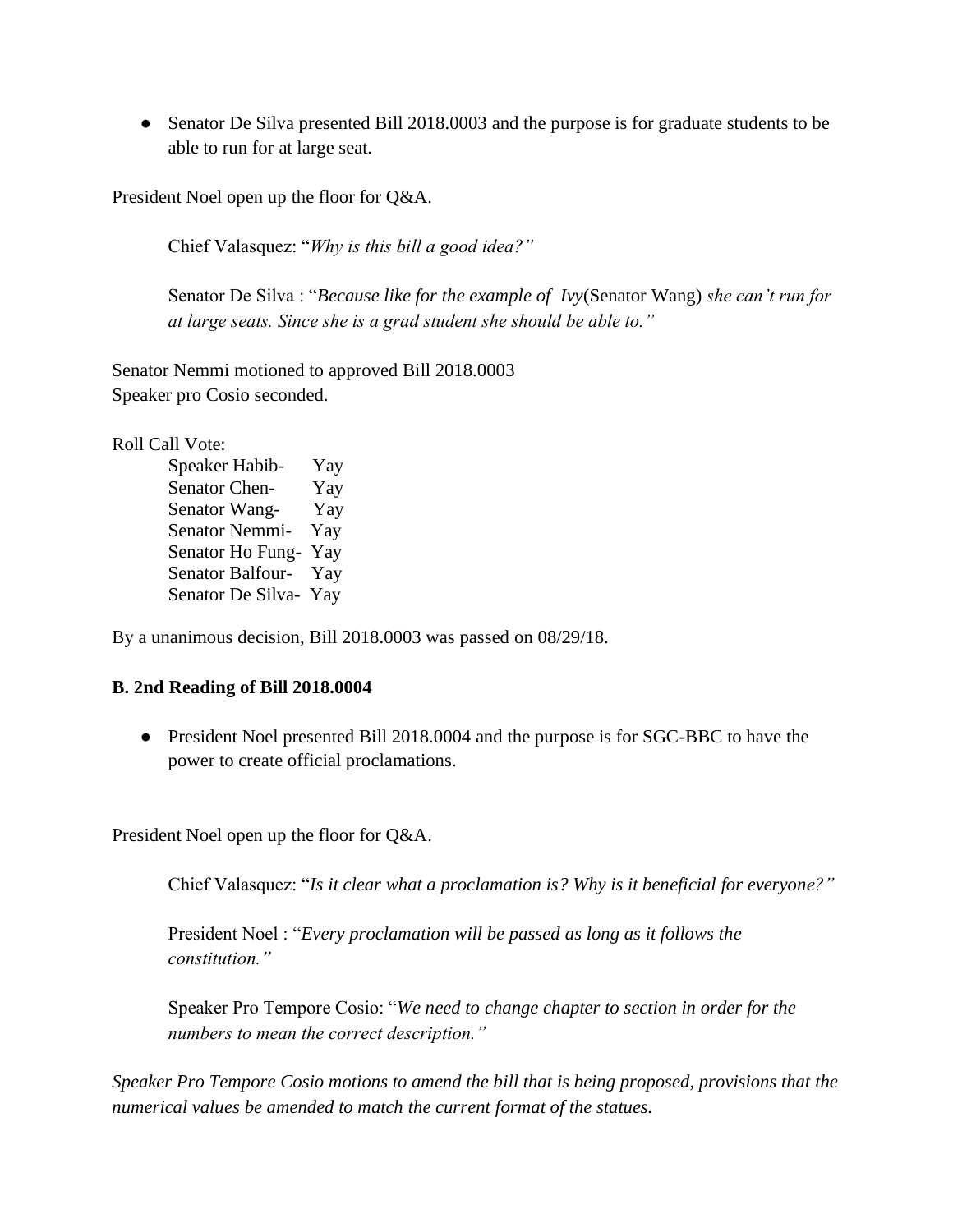*Senator… seconded.*

Senator Habib motioned to approved Bill 2018.0003 Senator De Silva seconded.

Roll Call Vote: Speaker Habib- Yay Senator Chen- Yay Senator Wang- Yay Senator Nemmi- Yay Senator Ho Fung- Yay Senator Balfour- Yay Senator De Silva- Yay

By a unanimous decision, Bill 2018.0004 was passed on 08/29/18.

#### **NEW BUSINESS**

A motion to approve the minutes of the July 27, 2018 meeting was made by Senator Chen Senator … seconded … seconded

*All in favor, I All opposed, silence* Vote Passes.

By a unanimous decision, the general meeting minutes from 07/27/2018 was passed.

#### **A. Chair Appointments**

- A motion to appoint Senator Ho Fung for7 was made by Senator Habib.
- Senator Ho Fung accepted nomination.
- Senator Ho Fung is given 1 minute to present herself before council as to why she should be appointed to Internal Affairs chair then 1 minute of a discussion period followed.
- Senator Ho Fung Presents herself before council.

President Noel opened the floor for two minutes of Q&A.

Chief Valasquez: "*Why specifically would you like this position Senator Ho Fung?"*

Senator Ho Fung: "*Would like to explore my liking for law and explore my capabilities further here at FIU. "* 

Ms.Bourdeau: "*What exactly is it that you'll be doing?"*

Senator Ho Fung: "*Basically law in the senate position."*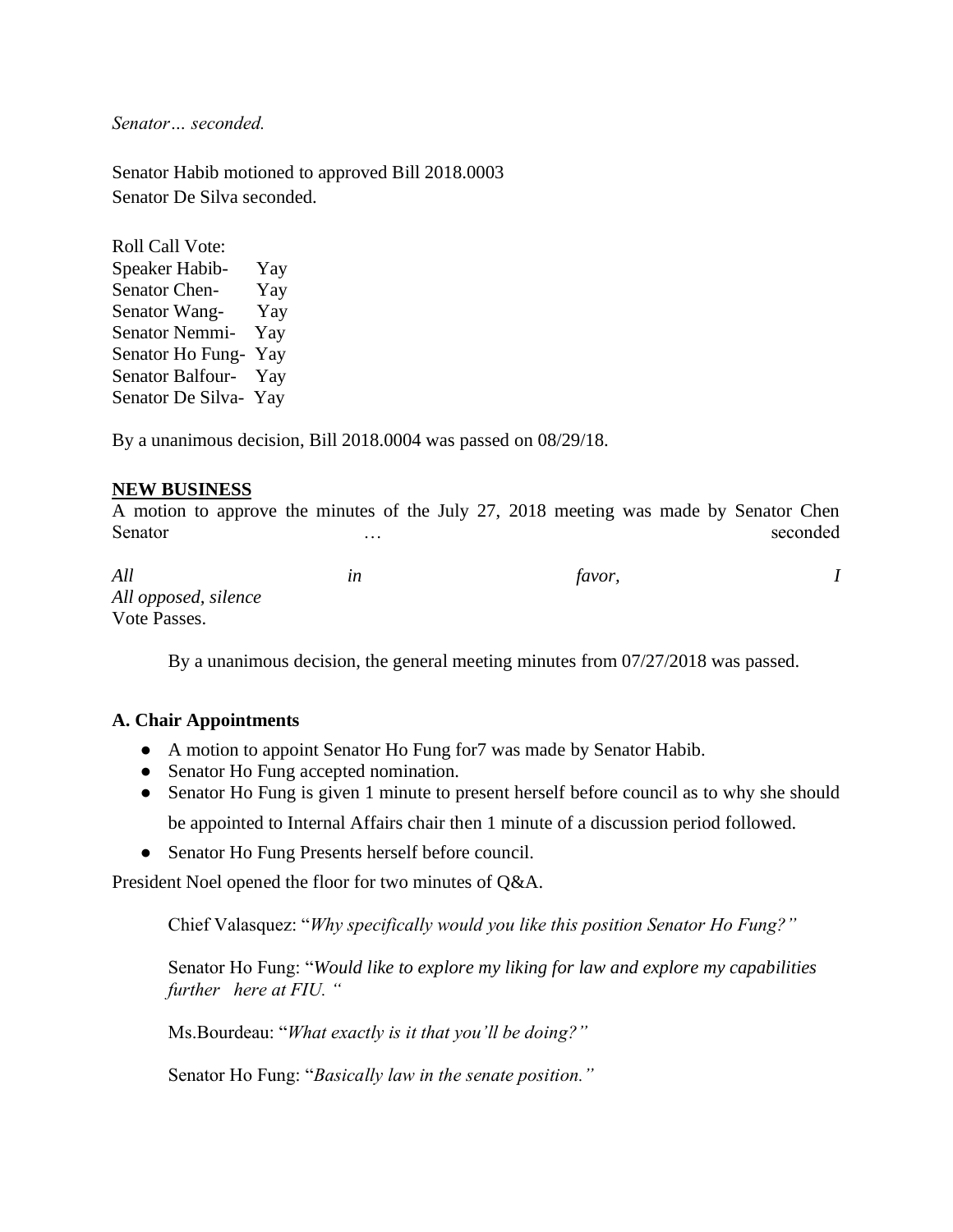Ms.Bourdeau: "*Would it be like balancing or like a lawyer?"*

**Point of Clarification-**Ms.Adames: *"RLJ chair will follow the format, and making sure the language is correct on documents. Make sure nothing is conflicting when it is already written. Working with Chief Justice to ensure that everything is correct."* 

President Noel opened the floor to two minutes of discussion.

Chief Valasquez: "*I appreciate Ho Fung for accepting the seat nomination."*

Senator Habib motioned to end discussion. Senator Balfour seconds.

Motion passed unanimously.

*Senator Habib moved to approve the appointment of Senator Ho Fung to Chair of Rules, Legislation and Judiciary. Seconded by Senator Balfour*

Roll Call Vote:

Speaker Habib- Yay Senator Chen- Yay Senator Wang- Yay Senator Nemmi- Yay Senator Ho Fung- Yay Senator Balfour- Yay Senator De Silva- Yay

By a unanimous decision, Senator Ho Fung was appointed Chair of Rules, Legislation and Judiciary on 08/29/18.

#### **B. Allocation for food at Journalism Media Hub ribbon cutting**

President Noel…

● Informed the council that he reached out to SGA for \$200.

Speaker Pro Tempore Cosio…

• Informed the council that \$100 would be taken out of the senate for the students to have food at the ribbon cutting.

**Point of information:** Ms.Adames: *The senate currently has \$1500.*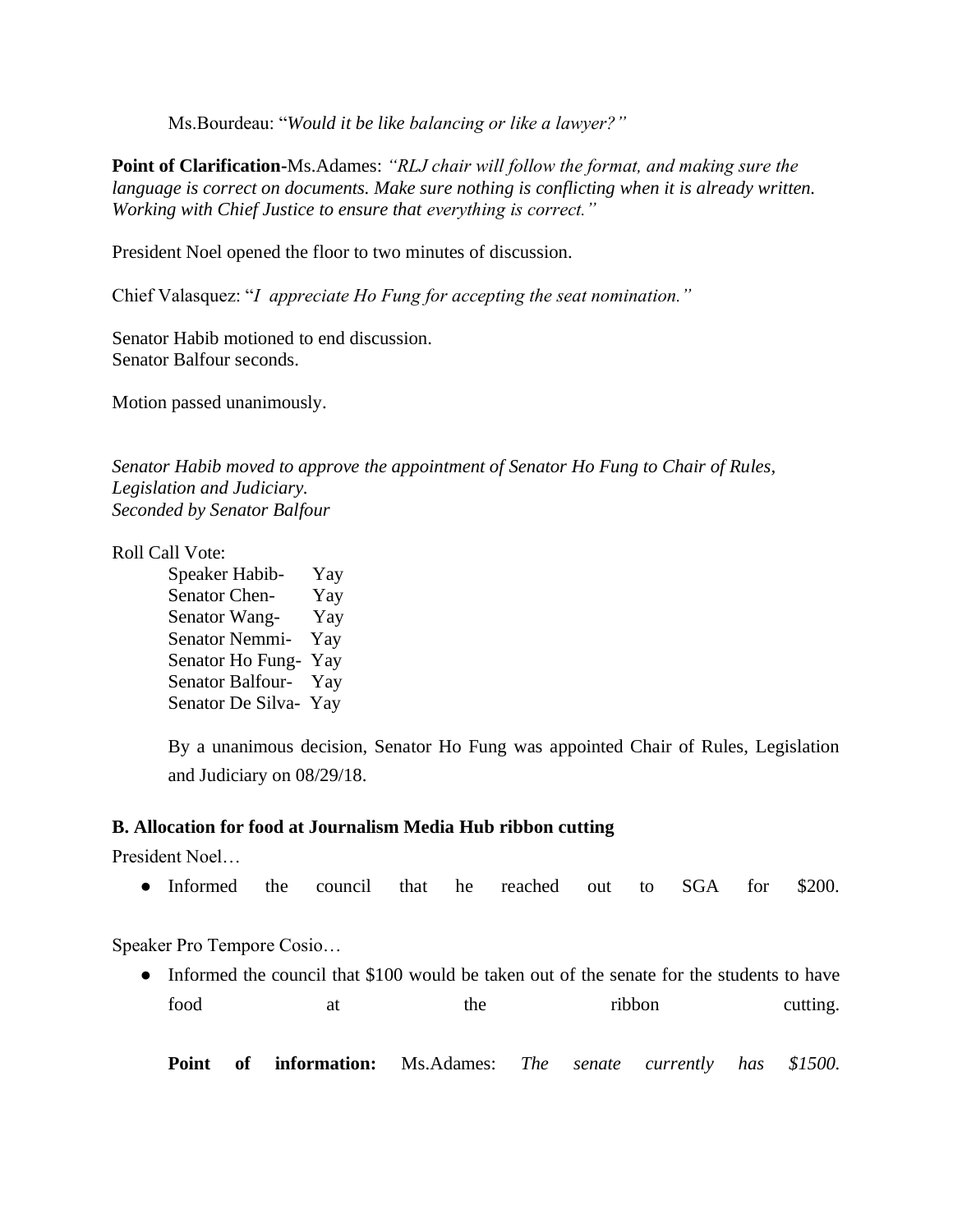*Senator De Silva asked for a personal privilege after the allocation for food at Journalism Media Hub ribbon cutting report, at 4:52 PM.*

*Chief Justice Valasquez asked for a personal privilege after the allocation for food at Journalism Media Hub ribbon cutting report, at 4:54 PM.*

**C. Weekend Pantry x Bayview Hall Council (Vice Provost Council)** President Noel…

• Informed the council that he is in the works on making the food pantry accessible on weekends. But before moving forwarded wants to survey students to make sure this is wanted by by the majority.

Floor Opened for Discussion.

Senator Nemmi: "*Certain supermarkets like Publix do sponsorships, they dont give money but they sponsor in the sense of food."*

**Point of Inquiry-** Dr.Montgomery: *"Those are cooperate asks but we can pursue local grocery stores irst to start the donation process. Also, have you spoken to Kristy?"* 

Senator Nemmi: "*Publix sponsored my old dance team and it wasn't too complicated."*

*Senator Nemmi asked for a personal privilege after Weekend Pantry report, at 4:59 PM.*

#### D. Leadership Leadership Lounge

President Noel…

• Informed the council that they will get into more detail in the senate meeting, but essentially it is a get together where student leaders get together to teach other student leaders.

## **ANNOUNCEMENTS**

- SGA Day: Party in AC2, August 29 6pm-8pm
- The Bay Market Place**,** August 30, 10am-4pm, Panther Plaza
- Panther Connect Hunt (online)**,** August 31, Panther Connect